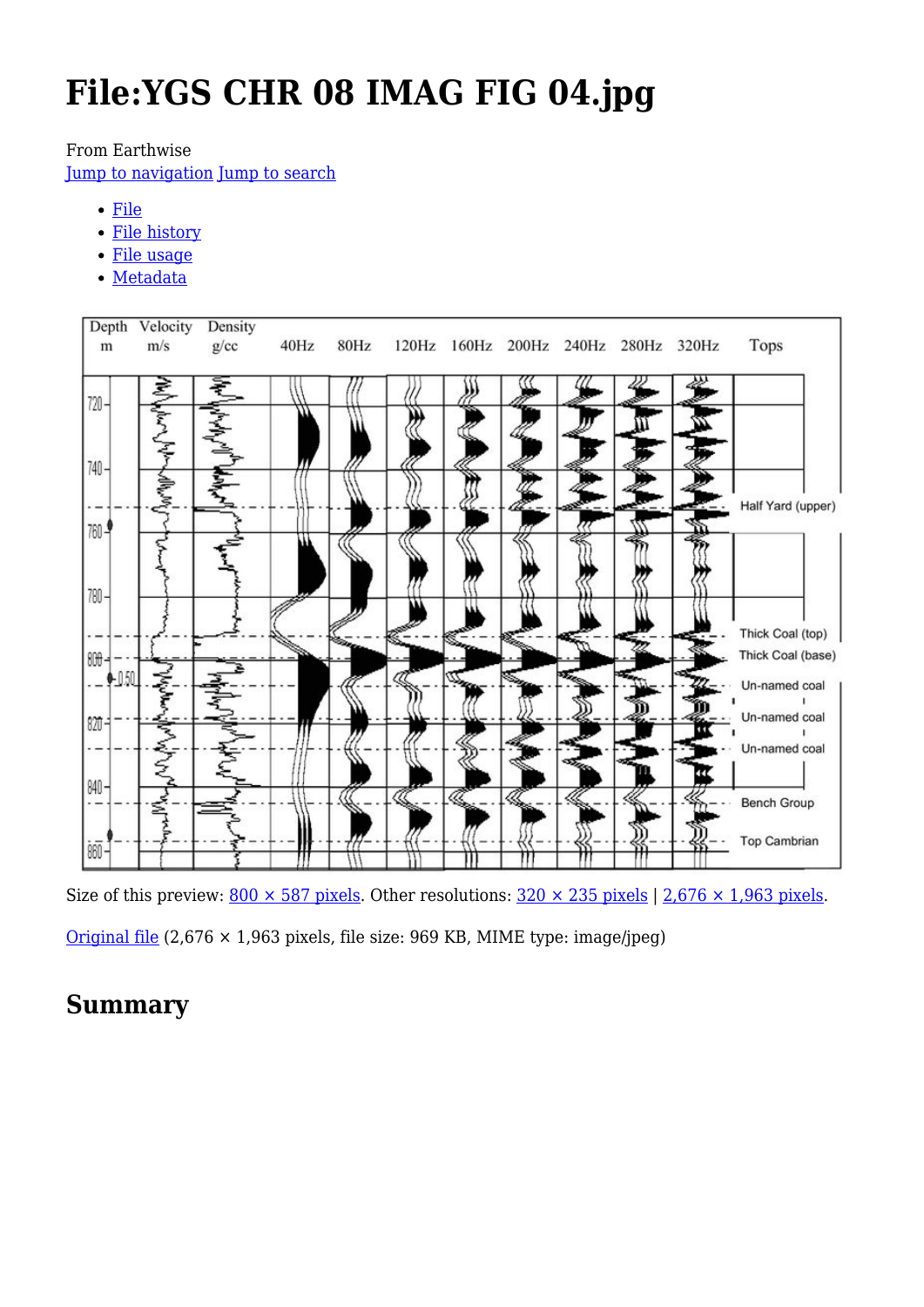| description | <b>English:</b> Figure 4 Synthetic seismograms convolved with increasing-frequency<br>Ricker wavelets. The Thick Coal is a composite seam, 3-6m thick, in the<br>Warwickshire coalfield. Note how the top and bottom of the seam are defined by a<br>single wavelet up to 200Hz. Above 240Hz separate reflections are generated from<br>the top and bottom of the seam and the bed is no longer regarded as a thin bed.<br>Although seams such as the Half Yard and the Bench group would be interpretable<br>at 80Hz, the un-named seams below the Thick Coal are interpretable only at higher<br>frequencies. At 40Hz the Thick Coal and the Bench Group would be correlatable.<br>The composite trough associated with Half Yard would be difficult to follow on a<br>seismic section.<br>From: Carboniferous hydrocarbon resources: the southern North Sea and<br>surrounding onshore areas, edited by J. D. Collinson, D. J. Evans, D. W.<br>Holliday, N. S. Jones. Published as volume 7 in the Occasional Publications<br>series of the Yorkshire Geological Society, Copyright Yorkshire Geological<br>Society 2005. |
|-------------|------------------------------------------------------------------------------------------------------------------------------------------------------------------------------------------------------------------------------------------------------------------------------------------------------------------------------------------------------------------------------------------------------------------------------------------------------------------------------------------------------------------------------------------------------------------------------------------------------------------------------------------------------------------------------------------------------------------------------------------------------------------------------------------------------------------------------------------------------------------------------------------------------------------------------------------------------------------------------------------------------------------------------------------------------------------------------------------------------------------------------|
| source      | <b>Yorkshire Geological Society</b>                                                                                                                                                                                                                                                                                                                                                                                                                                                                                                                                                                                                                                                                                                                                                                                                                                                                                                                                                                                                                                                                                          |
|             | <b>author</b> B.A. McGlen and J.H. Rippon                                                                                                                                                                                                                                                                                                                                                                                                                                                                                                                                                                                                                                                                                                                                                                                                                                                                                                                                                                                                                                                                                    |

### **Licencing**

{{subst:Custom license marker added by UW}}

#### **Copyright for images in Yorkshire Geological Society publications on Earthwise is as follows:**

Images may be reproduced free of charge for any non-commercial use in any format or medium provided it is reproduced accurately and not used in a misleading or derogatory context. Where any images on this site are being republished or copied to others, the source of the material must be identified and the copyright status acknowledged with the relevant attribution.

For all other uses of the images including commercial use please contact the Yorkshire Geological Society

#### **Further copyright information for images from specific books and attribution statements: Yorkshire rocks and landscape**

Images are Copyright Yorkshire Geological Society.

Attribution statement: Image from 'Yorkshire rocks and landscape: a field guide.' Yorkshire Geological Society 2006. [www.yorksgeolsoc.org.uk](http://www.yorksgeolsoc.org.uk)

#### **Northumbrian rocks and landscape**

Images are Copyright Karen Atkinson and Colin Scrutton.

Attribution statement: Image from 'Northumbrian rocks and landscape: a field guide.' Yorkshire Geological Society 2004. [www.yorksgeolsoc.org.uk](http://www.yorksgeolsoc.org.uk)

Carboniferous hydrocarbon resources: the southern North Sea and surrounding onshore areas Images are Copyright Yorkshire Geological Society.

Attribution statement: Image from 'Carboniferous hydrocarbon geology.' Yorkshire Geological Society 2005. [www.yorksgeolsoc.org.uk](http://www.yorksgeolsoc.org.uk)

# **File history**

Click on a date/time to view the file as it appeared at that time.

**Date/Time Thumbnail Dimensions User Comment**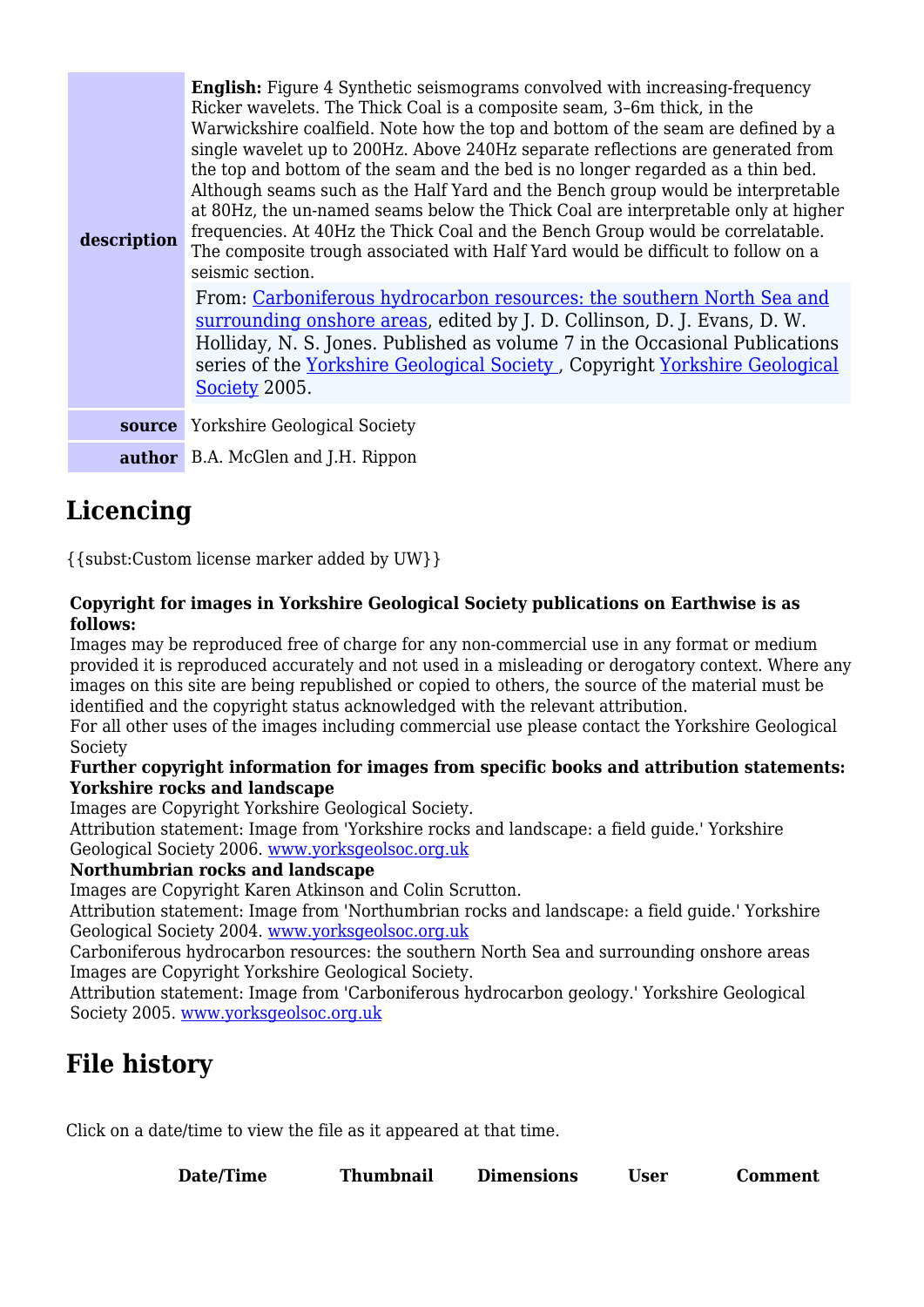

(969 KB)

[Scotfot](http://earthwise.bgs.ac.uk/index.php/User:Scotfot) ([talk](http://earthwise.bgs.ac.uk/index.php/User_talk:Scotfot) User created page | [contribs\)](http://earthwise.bgs.ac.uk/index.php/Special:Contributions/Scotfot) with UploadWizard

You cannot overwrite this file.

# **File usage**

The following page links to this file:

• [Imaging coals with seismic reflection data for improved detection of sandstone bodies](http://earthwise.bgs.ac.uk/index.php/Imaging_coals_with_seismic_reflection_data_for_improved_detection_of_sandstone_bodies)

### **Metadata**

This file contains additional information, probably added from the digital camera or scanner used to create or digitise it.

If the file has been modified from its original state, some details may not fully reflect the modified file.

|                                                       | Unique ID of original document E70BDFF26E3C2D0DA288734B71C97CA0 |
|-------------------------------------------------------|-----------------------------------------------------------------|
| Date and time of digitising                           | 17:44, 7 August 2019                                            |
| File change date and time                             | 20:28, 11 August 2019                                           |
| Date metadata was last modified 20:28, 11 August 2019 |                                                                 |
| <b>IIM</b> version                                    | 65,240                                                          |
| Retrieved from                                        |                                                                 |

'[http://earthwise.bgs.ac.uk/index.php?title=File:YGS\\_CHR\\_08\\_IMAG\\_FIG\\_04.jpg&oldid=42023'](http://earthwise.bgs.ac.uk/index.php?title=File:YGS_CHR_08_IMAG_FIG_04.jpg&oldid=42023) [Categories:](http://earthwise.bgs.ac.uk/index.php/Special:Categories)

- [License tags](http://earthwise.bgs.ac.uk/index.php/Category:License_tags)
- [Uploaded with UploadWizard](http://earthwise.bgs.ac.uk/index.php/Category:Uploaded_with_UploadWizard)

# **Navigation menu**

### **Personal tools**

- Not logged in
- [Talk](http://earthwise.bgs.ac.uk/index.php/Special:MyTalk)
- [Contributions](http://earthwise.bgs.ac.uk/index.php/Special:MyContributions)
- [Log in](http://earthwise.bgs.ac.uk/index.php?title=Special:UserLogin&returnto=File%3AYGS+CHR+08+IMAG+FIG+04.jpg&returntoquery=action%3Dmpdf)
- [Request account](http://earthwise.bgs.ac.uk/index.php/Special:RequestAccount)

### **Namespaces**

[File](http://earthwise.bgs.ac.uk/index.php/File:YGS_CHR_08_IMAG_FIG_04.jpg)